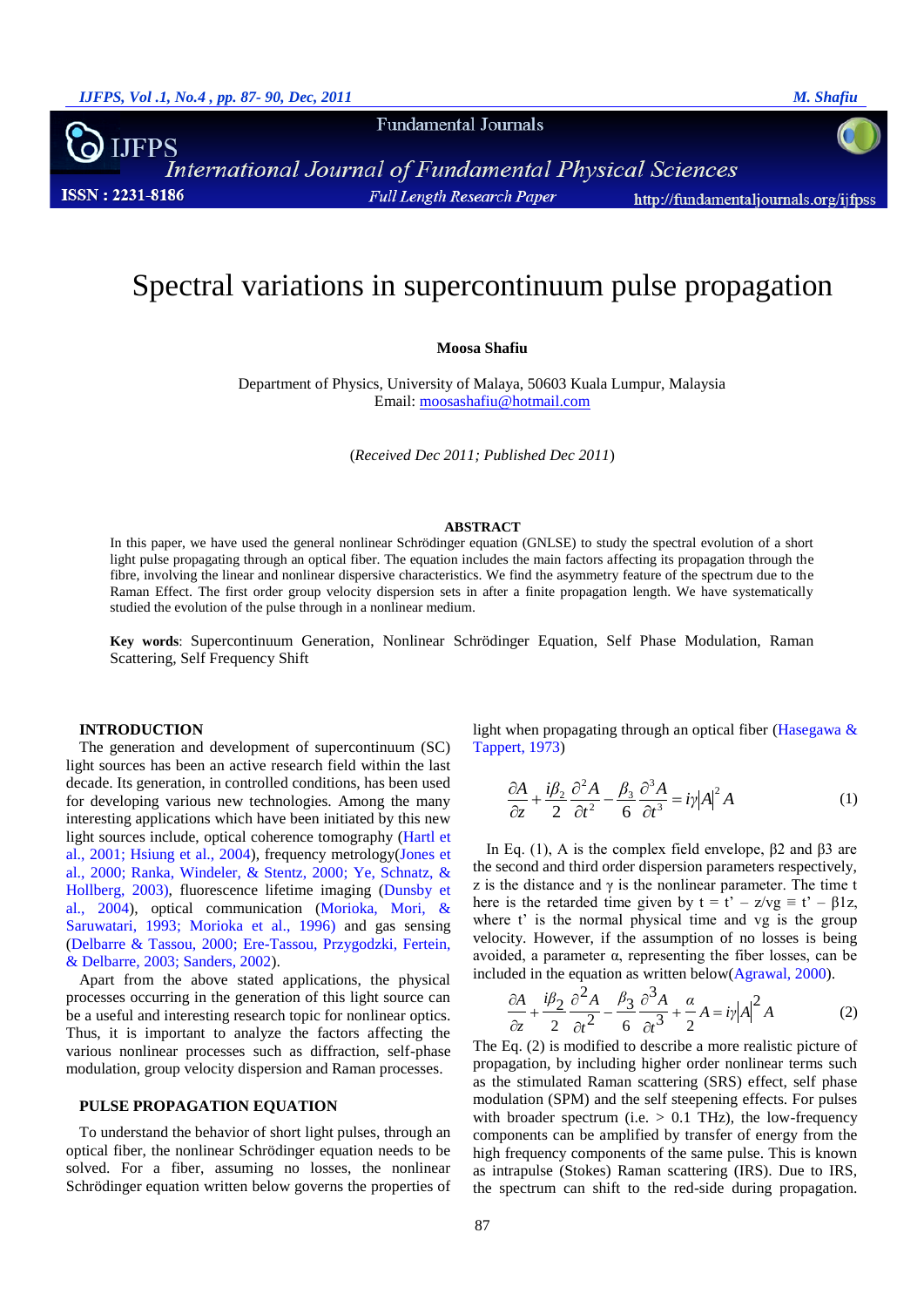This phenomenon is known as self frequency shift [\(Agrawal,](#page-2-5)  [2000\)](#page-2-5). The inclusion of these effects modifies the Eq. (2) as

$$
\frac{\partial A}{\partial z} + \frac{i\beta_2}{2} \frac{\partial^2 A}{\partial t^2} - \frac{\beta_3}{6} \frac{\partial^3 A}{\partial t^3} + \frac{\alpha}{2} A
$$
  
=  $i\gamma \left(1 + \frac{i}{\omega} \frac{\partial}{\partial t}\right) \left(A(z, t) \int_0^\infty R(t') \left|A(z, t - t')\right|^2 dt'\right)$  (3)

Eq. (3) is the typical nonlinear Schrödinger equation which includes the main factors that affect light propagation through an optical fiber. It will be solved numerically to study the physical effects of each term on the temporal and spectral evolutions of the supercontinuum light.

# **THEORETICAL MODELLING**

In Eq.(3), the quantity  $R(t')$  is given by  $R(t') = (1 - f_R) \delta(t) + f_R h_R(t)$  where  $f_R$  is the fractional contribution to the delayed Raman response and  $h_R$  is the Raman response function given as

$$
h_R(t) = \frac{{\tau_1}^2 + {\tau_2}^2}{ {\tau_1 {\tau_2}^2}} e^{-t/\tau_2} \sin(t/\tau_1)
$$
 (4)

where  $\tau$ 1 and  $\tau$ 2 are two parameters that can be adjusted for providing a better fit to the real Raman gain spectrum. Their respective values are 12.2 fs and 32 fs [\(Blow & Wood, 1989\)](#page-2-6). In this paper, we focus on slowly evolving pulse, with the pulse duration between 5 ps and 10 fs such that the Raman and self-steepening terms in Eq. (3) can be approximated by

$$
\frac{\partial A}{\partial z} + \frac{i\beta_2}{2} \frac{\partial^2 A}{\partial t^2} - \frac{\beta_3}{6} \frac{\partial^3 A}{\partial t^3} + \frac{\alpha}{2} A
$$
  
=  $i\gamma \left( |A|^2 A + \frac{i}{\omega_0} \frac{\partial}{\partial t} (|A|^2 A) - T_R A \frac{\partial |A|^2}{\partial t} \right)$  (5)

In Eq. (5), TR is the first moment of the nonlinear response function that is given by

$$
T_R \equiv \int_0^\infty tR(t)dt
$$

For the simulation, the parameters were chosen to give appropriate pictures for studying how supercontinuum light evolves through an optical fiber. The fractional contribution to Raman response (fR) was taken as 0.18 [\(Hilligsøe,](#page-3-7)  [Paulsen, Thøgersen, Keiding, & Larsen, 2003\)](#page-3-7). The input pulses were centered at 835nm.

## **RESULTS AND DISCUSSION**

The simulations are performed by numerically solving Eq. 5 using the split-step transform method. The results enable us to show the basic characteristics of supercontinuum light through an optical fiber. Varying the input power from 2kW to 8kW, the pulse is spectrally broadened, generating more new frequencies. This effect is mainly due to the SPM and IRS as the input power provides higher energy. Figs. (1) ,(2). To investigate the effect of Raman scattering, simulations were carried out by comparing the result of setting the Raman term (TR) to zero and the result of including this term while other parameters were kept unchanged. In the absence of this term, the output in the time and frequency domain show symmetrical profiles Figs. (3). However, the presence of this term produces profiles with asymmetry, uneven peaks and frequency broadening Fig. (4). The broadening is the effect of SPM, and will occur till the phase becomes matched to the initial pulse [\(Hilligsøe, 2005\)](#page-3-8). Uneven peaks are the effect of self steepening. The effect of group velocity dispersion (GVD) is also investigated. The term responsible for this effect is β2. Increasing this parameter in the anomalous dispersion regime (i.e.  $β2 < 0$ ), compressed the spectrum. Figs. (5), (6). However, for normal dispersion (i.e.  $\beta$ 2 > 0), the spectrum broadens. All these results are qualitatively in accordance with existing theory behind supercontinuum generation. However the 3D plots in Figs. 5 and 6 provide useful insight of how the spectrum changes with propagation distance. Apparently, there is a minimum distance for the onset of group velocity dispersion for any value of anomalous dispersion, β3.



Figure.1. Temporal and spectral profiles of the SC at propagation length = 15cm. We use input power. $P_0=2kW$ ,  $\beta_2$ =  $-11.830 \times 10^{-3}$  ps<sup>2</sup>/m, β<sub>3</sub> = 8.1038×10<sup>-8</sup> ps<sup>3</sup>/m, and γ = 0.11  $(Wm)^{-1}$ 



Figure.2. The effect of higher input power on SC, with  $P_0$ =6kW. Other parameters are the same as in Fig.1.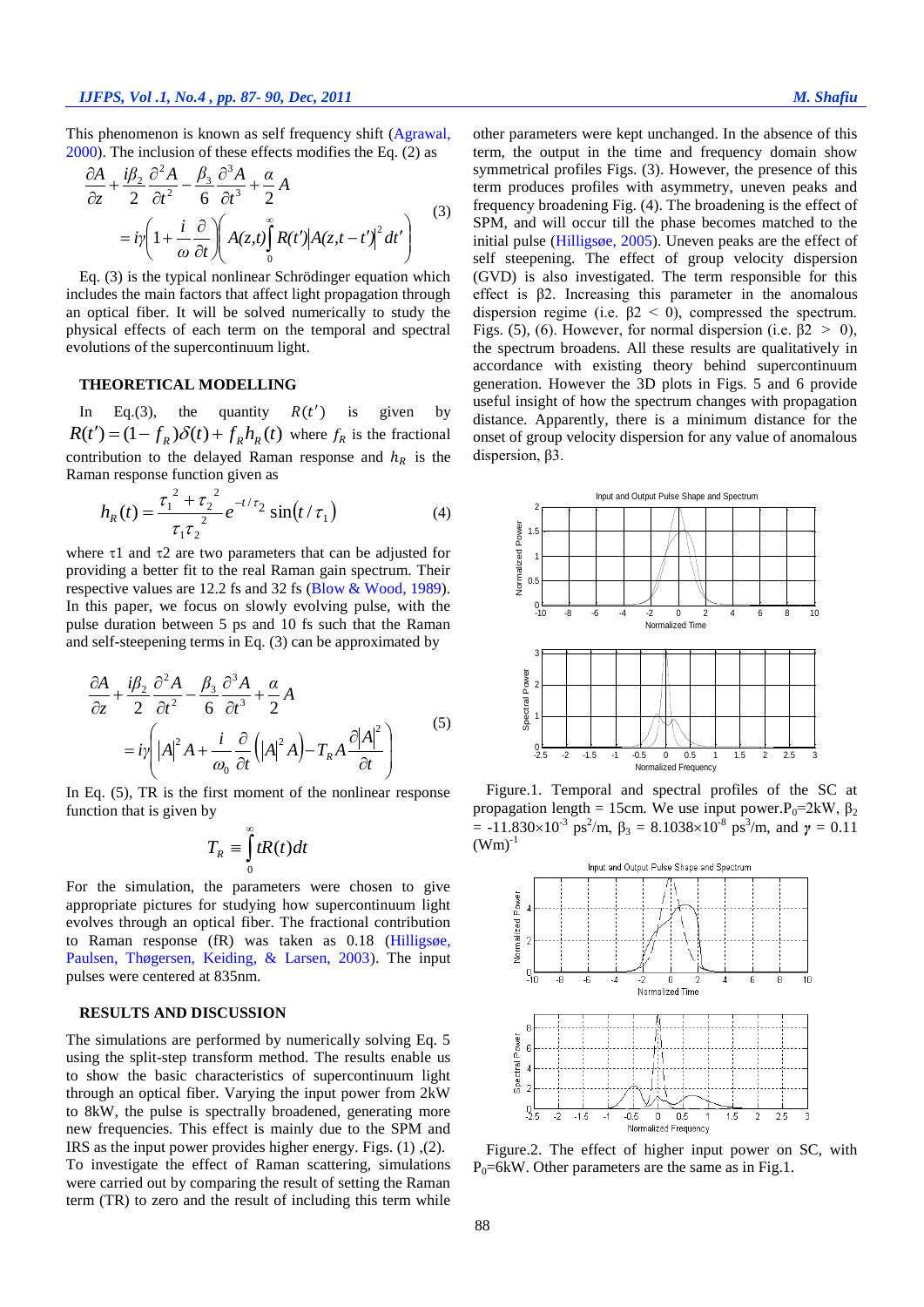

Figure.3. Investigating the effect of Raman response.(Raman term *not included* in simulation).  $P_0 = 5kW$ ,  $β<sub>2</sub> = -11.830e-3 ps<sup>2</sup>/m, β<sub>3</sub> = 8.1038e-8 ps<sup>3</sup>/m, propagation$ length = 15cm and  $\gamma = 0.11$  (Wm)<sup>-1</sup>.



Figure.4. Investigating the effect of Raman response.(Raman term *included* in simulation). All parameters are the same as in Fig. 3.



Figure.5. Investigating the effect of the group velocity dispersion (GVD).  $P_0 = 10kW$ ,  $\beta_2 = -0.06 \text{ ps}^2/\text{m}$ ,  $\beta_3 = 0$ , propagation length = 15cm and  $\gamma = 0.1$  (Wm)<sup>-1</sup>



Figure 6.Investigating the effect on SC from the group velocity dispersion (GVD), here using  $\beta_2 = -0.02$  $ps^2/m$ . Other parameters are the same as in Fig. 5.

## **CONCLUSION**

In this paper, we have investigated the spatial and spectral properties of supercontinuum generation pumped by femtosecond laser pulses through an optical fiber in the anomalous dispersion regime (i.e.  $\beta_2 < 0$ ).

The results investigated include the effect of varying the input power  $(P_0)$ , the effect of the Raman response term and the effect on varying the group velocity dispersion (GVD) parameter  $(\beta_2)$ . The results agree with the theoretical explanations given in various texts [\(Agrawal, 2000;](#page-2-5) [Blow &](#page-2-6)  [Wood, 1989;](#page-2-6) [Hilligsøe et al., 2003\)](#page-3-7). The simulations have been quite helpful for understanding the most basic and fundamental characteristics of supercontinuum generation.

# **REFRENCES**

- <span id="page-2-5"></span>Agrawal, G. (2000). Nonlinear fiber optics. *Nonlinear Science at the Dawn of the 21st Century*, 195-211.
- <span id="page-2-6"></span>Blow, K. J., & Wood, D. (1989). Theoretical description of transient stimulated Raman scattering in optical fibers. *Quantum Electronics, IEEE Journal of, 25*(12), 2665-2673.
- <span id="page-2-2"></span>Delbarre, H., & Tassou, M. (2000). *Atmospheric gas trace detection with ultrashort pulses or white light continuum*.
- <span id="page-2-1"></span>Dunsby, C., Lanigan, P., McGinty, J., Elson, D., Requejo-Isidro, J., Munro, I., Önfelt, B. (2004). An electronically tunable ultrafast laser source applied to fluorescence imaging and fluorescence lifetime imaging microscopy. *Journal of Physics D: Applied Physics, 37*, 3296.
- <span id="page-2-3"></span>Ere-Tassou, M., Przygodzki, C., Fertein, E., & Delbarre, H. (2003). Femtosecond laser source for real-time atmospheric gas sensing in the UV-visible. *Optics communications, 220*(4-6), 215-221.
- <span id="page-2-0"></span>Hartl, I., Li, X., Chudoba, C., Ghanta, R., Ko, T., Fujimoto, J., Windeler, R. (2001). Ultrahigh-resolution optical coherence tomography using continuum generation in an air–silica microstructure optical fiber. *Optics letters, 26*(9), 608-610.
- <span id="page-2-4"></span>Hasegawa, A., & Tappert, F. (1973). Transmission of stationary nonlinear optical pulses in dispersive dielectric